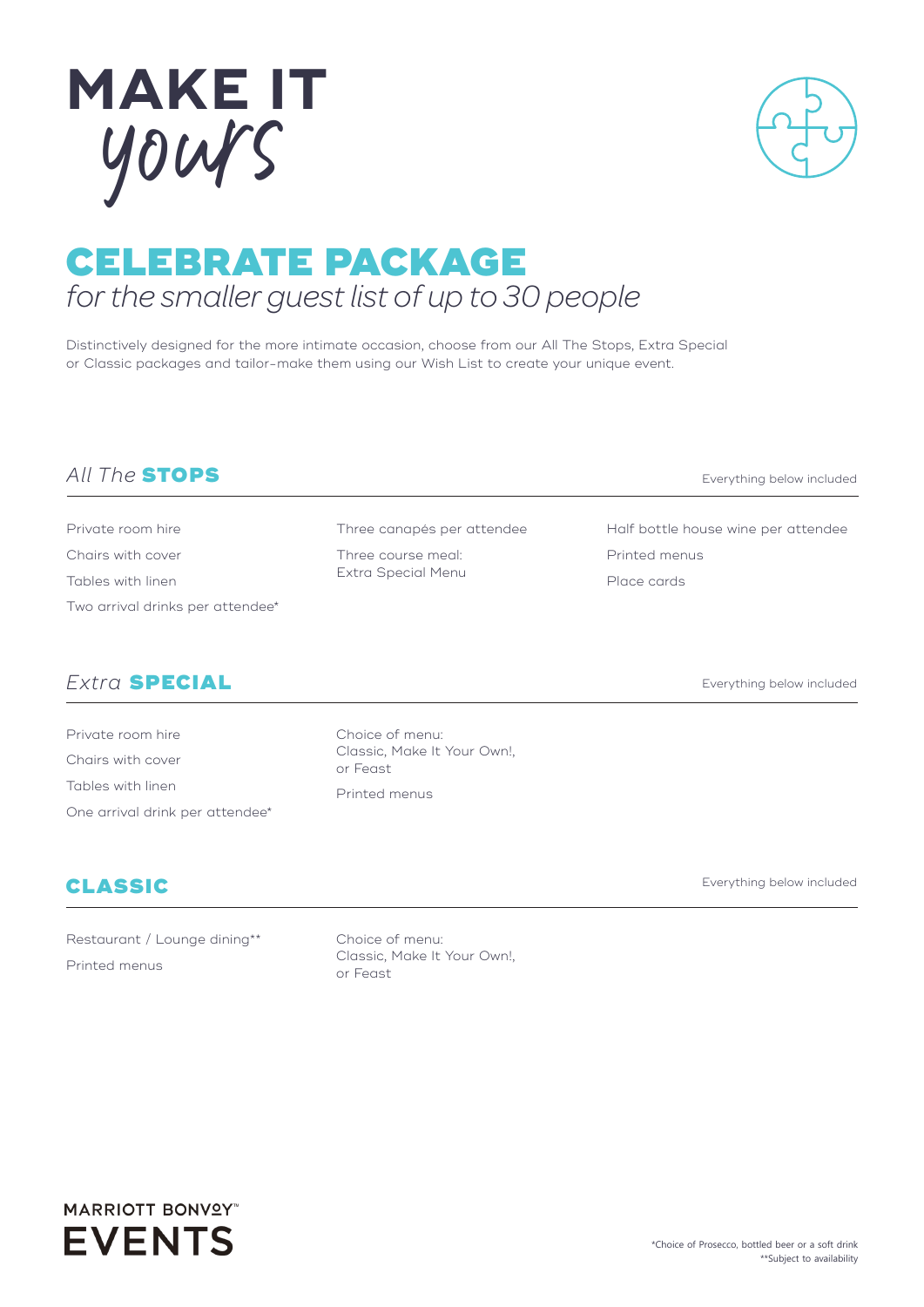

# PARTY PACKAGE *for the larger guest list of over 30 people*

Get ready to P-A-R-T-Y! Throw the ultimate celebration with our exclusive Party packages that are designed for large guest lists and big wishes. We understand that organising a large event takes a lot of coordinating. That's why we've created our All-Singing All-Dancing, Extra Special and Classic packages which - together with our inspirational Wish List - make hosting the event of the year effortless.

## *All-Singing*

Private room hire Chairs with cover Tables with linen Red carpet arrival Two arrival drinks per attendee\*\*

#### *Extra* SPECIAL

Private room hire Chairs with cover Tables with linen One arrival drink per attendee\*\* Choice of menu: Classic, Make It Your Own!, or Feast Half bottle house wine per attendee

Printed menus AV & microphone\* DJ & disco (midnight finish) Dance floor

#### CLASSIC

Private room hire Chairs with cover Tables with linen

Choice of menu: Classic, Make It Your Own!, or Feast

Everything below included

Printed menus AV & microphone\*

Everything below included

Everything below included

Place cards AV & microphone\* DJ & disco (midnight finish) Dance floor

Three canapés per attendee

Half bottle upgraded wine

Three course meal: Extra Special Menu

per attendee Printed menus

# yours **MAKE IT**